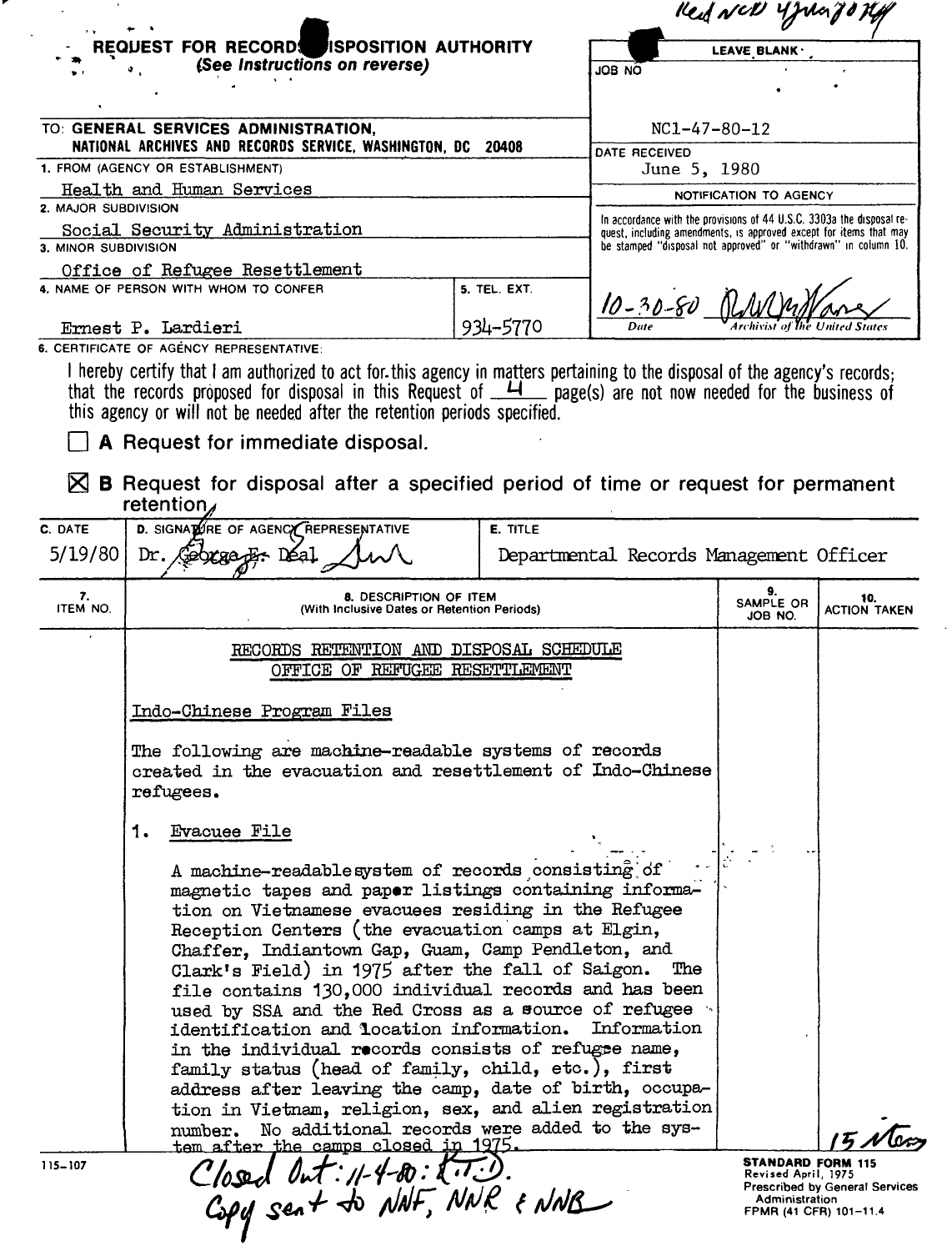|                      |     |    |          | <b>Request for Records Disposition Authority-Continuation</b>                                                                                                                                                                                                                                                               | ON 8OL |                                  | PAGE OF $\mu$<br>$2^{\circ}$ |
|----------------------|-----|----|----------|-----------------------------------------------------------------------------------------------------------------------------------------------------------------------------------------------------------------------------------------------------------------------------------------------------------------------------|--------|----------------------------------|------------------------------|
| 7.<br><b>ITEM NO</b> |     |    |          | 8. DESCRIPTION OF ITEM<br>(With Inclusive Dates or Retention Periods).                                                                                                                                                                                                                                                      |        | 9.<br>SAMPLE OR<br><b>ON 8OL</b> | 10.<br><b>ACTION TAKEN</b>   |
|                      |     | a. |          | Magnetic Tapes                                                                                                                                                                                                                                                                                                              |        |                                  |                              |
|                      |     |    | (1)      | Record Copy                                                                                                                                                                                                                                                                                                                 |        |                                  |                              |
|                      |     |    |          | Permanent. Offer to the National Archives<br>10 years after creation (January 1985).                                                                                                                                                                                                                                        |        |                                  |                              |
|                      |     |    | (2)      | Other Copies (Security Copies)                                                                                                                                                                                                                                                                                              |        |                                  |                              |
|                      |     |    |          | Erase and return to blank stock when<br>administrative value ceases.                                                                                                                                                                                                                                                        |        |                                  |                              |
|                      |     | b. | Listings |                                                                                                                                                                                                                                                                                                                             |        |                                  |                              |
|                      |     |    |          | Destroy when 5 years old.                                                                                                                                                                                                                                                                                                   |        |                                  |                              |
|                      | 2.  |    |          | Extended Parolee Program File                                                                                                                                                                                                                                                                                               |        |                                  |                              |
|                      |     |    |          | A file of magnetic tape and paper listings containing<br>records of 11,000 individuals immigrating to the<br>United States in 1976 from refugee camps in Thailand.<br>Information in the file consists of name, address,<br>date of birth, and occupation. No additional records<br>have been added to the file since 1976. |        |                                  |                              |
|                      |     | â. |          | Magnetic Tape                                                                                                                                                                                                                                                                                                               |        |                                  |                              |
|                      |     |    | (1)      | Record Copy                                                                                                                                                                                                                                                                                                                 |        |                                  |                              |
|                      |     |    |          | Offer to the National Archives<br>Permanent.<br>10 years after creation (January 1986).                                                                                                                                                                                                                                     |        |                                  |                              |
|                      |     |    | (2)      | Other Copies (Security Copies)                                                                                                                                                                                                                                                                                              |        |                                  |                              |
|                      |     |    |          | Erase and return to blank stock when<br>administrative value ceases.                                                                                                                                                                                                                                                        |        |                                  |                              |
|                      |     | b. | Listings |                                                                                                                                                                                                                                                                                                                             |        |                                  |                              |
|                      |     |    |          | Destroy when 5 years old.                                                                                                                                                                                                                                                                                                   |        |                                  |                              |
|                      | ا3. |    |          | Billing Master File                                                                                                                                                                                                                                                                                                         |        |                                  |                              |
|                      |     |    |          | A file created by the State Department which was used<br>for payments for assistance services provided to<br>refugees by voluntary agencies. The file contains<br>records dating from 1975-1976 and includes information<br>such as name and address of refugee and voluntary                                               |        |                                  |                              |
|                      |     |    |          |                                                                                                                                                                                                                                                                                                                             |        |                                  |                              |

 $\ddot{\phantom{1}}$ 

 $\label{eq:2} \frac{1}{\sqrt{2}}\sum_{i=1}^n\frac{1}{\sqrt{2\pi}}\int_{0}^{\sqrt{2\pi}}\frac{1}{\sqrt{2\pi}}\left(\frac{1}{\sqrt{2\pi}}\right)^2\frac{1}{\sqrt{2\pi}}\int_{0}^{\sqrt{2\pi}}\frac{1}{\sqrt{2\pi}}\frac{1}{\sqrt{2\pi}}\frac{1}{\sqrt{2\pi}}\frac{1}{\sqrt{2\pi}}\frac{1}{\sqrt{2\pi}}\frac{1}{\sqrt{2\pi}}\frac{1}{\sqrt{2\pi}}\frac{1}{\sqrt{2\pi}}\frac{1}{\sqrt{2\pi}}\frac{1}{\$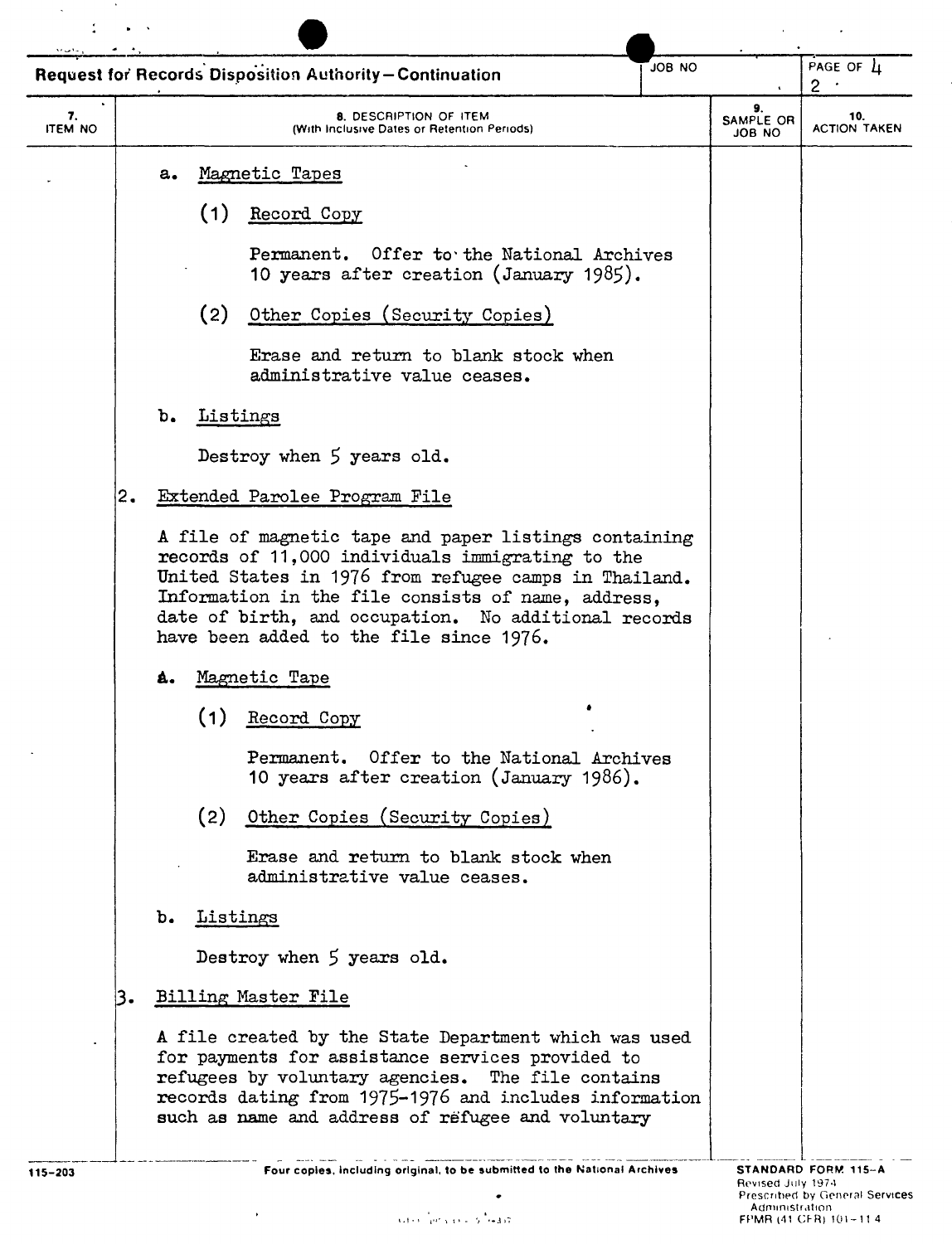|                      | ов мо<br>Request for, Records Disposition Authority-Continuation                                                                                                                                                                                                                                                                                                                                                                                                                                                                                                                                                                                                                                                                                                                                                                                                                                                                                                                                             |                           | PAGE OF $\mu$<br>٦         |
|----------------------|--------------------------------------------------------------------------------------------------------------------------------------------------------------------------------------------------------------------------------------------------------------------------------------------------------------------------------------------------------------------------------------------------------------------------------------------------------------------------------------------------------------------------------------------------------------------------------------------------------------------------------------------------------------------------------------------------------------------------------------------------------------------------------------------------------------------------------------------------------------------------------------------------------------------------------------------------------------------------------------------------------------|---------------------------|----------------------------|
| 7.<br><b>ITEM NO</b> | <b>8. DESCRIPTION OF ITEM</b><br>(With Inclusive Dates or Retention Periods)                                                                                                                                                                                                                                                                                                                                                                                                                                                                                                                                                                                                                                                                                                                                                                                                                                                                                                                                 | 9.<br>SAMPLE OR<br>ON BOL | 10.<br><b>ACTION TAKEN</b> |
|                      | agency involved. All billings have been completed and<br>payments settled. Magnetic tape and paper listings<br>comprise the file materials. This file is among the<br>most complete of the older refugee files listed above.<br>Copies of this file are also maintained by the State<br>Department.                                                                                                                                                                                                                                                                                                                                                                                                                                                                                                                                                                                                                                                                                                          |                           |                            |
|                      | Magnetic Tape<br>a.                                                                                                                                                                                                                                                                                                                                                                                                                                                                                                                                                                                                                                                                                                                                                                                                                                                                                                                                                                                          |                           |                            |
|                      | (1)<br>Record Copy                                                                                                                                                                                                                                                                                                                                                                                                                                                                                                                                                                                                                                                                                                                                                                                                                                                                                                                                                                                           |                           |                            |
|                      | Permanent. Offer to the National Archives<br>10 years after creation (January 1985).                                                                                                                                                                                                                                                                                                                                                                                                                                                                                                                                                                                                                                                                                                                                                                                                                                                                                                                         |                           |                            |
|                      | (2)<br>Other Copies (Security Copies)                                                                                                                                                                                                                                                                                                                                                                                                                                                                                                                                                                                                                                                                                                                                                                                                                                                                                                                                                                        |                           |                            |
|                      | Erase and return to blank stock when admin-<br>istrative value ceases.                                                                                                                                                                                                                                                                                                                                                                                                                                                                                                                                                                                                                                                                                                                                                                                                                                                                                                                                       |                           |                            |
|                      | $\mathbf{b}_{\bullet}$<br><b>Listings</b>                                                                                                                                                                                                                                                                                                                                                                                                                                                                                                                                                                                                                                                                                                                                                                                                                                                                                                                                                                    |                           |                            |
|                      | Destroy when 5 years old.                                                                                                                                                                                                                                                                                                                                                                                                                                                                                                                                                                                                                                                                                                                                                                                                                                                                                                                                                                                    |                           |                            |
| 4.                   | Current Refugee File                                                                                                                                                                                                                                                                                                                                                                                                                                                                                                                                                                                                                                                                                                                                                                                                                                                                                                                                                                                         |                           |                            |
|                      | A file, created by the State Department, in magnetic<br>tape and paper listing form, of refugees currently<br>entering the United States from refugee camps in<br>Information is obtained from data (coding<br>Thailand.<br>sheets) supplied by the Intergovernmental Committee<br>for European Migration. These records are used for<br>identification and location purposes by SSA and for<br>billing purposes by the State Department. (Trans-<br>portation funds must be repaid by the refugee or<br>sponsor). Information dates from 1977 and consists of<br>name, date of birth, occupation, religion, sex, degree<br>of education, responsible voluntary agency, and<br>sponsor's address. There are currently 40,000 plus<br>records on file and an additional 100,000 records to<br>be added. Approximately $14,000$ new records will be<br>created each month. No records have been deleted as<br>yet. The master file magnetic tapes are updated each<br>month and new listings received monthly. |                           |                            |
|                      | Magnetic Tape<br>а.                                                                                                                                                                                                                                                                                                                                                                                                                                                                                                                                                                                                                                                                                                                                                                                                                                                                                                                                                                                          |                           |                            |
|                      | (1)<br>Record Copy                                                                                                                                                                                                                                                                                                                                                                                                                                                                                                                                                                                                                                                                                                                                                                                                                                                                                                                                                                                           |                           |                            |
|                      | Permanent. Produce a duplicate master tape                                                                                                                                                                                                                                                                                                                                                                                                                                                                                                                                                                                                                                                                                                                                                                                                                                                                                                                                                                   |                           |                            |
| 115-203              | annually (each January) and offer to the<br>Four copies, including original, to be submitted to the National Archives                                                                                                                                                                                                                                                                                                                                                                                                                                                                                                                                                                                                                                                                                                                                                                                                                                                                                        |                           | STANDARD FORM 115-A        |

**Contract Contract** 

 $\ddot{\phantom{0}}$ 

 $\frac{k}{4}$ 

 $\begin{array}{c} \bullet \\ \bullet \\ \bullet \\ \bullet \end{array}$ 

 $\frac{1}{2}$  $\overline{\phantom{a}}$  $\ddot{\phantom{0}}$  $\zeta$ 

l,

 $\mathbf{I}$ 

 $\bullet$ 

 $\ddot{\phantom{1}}$